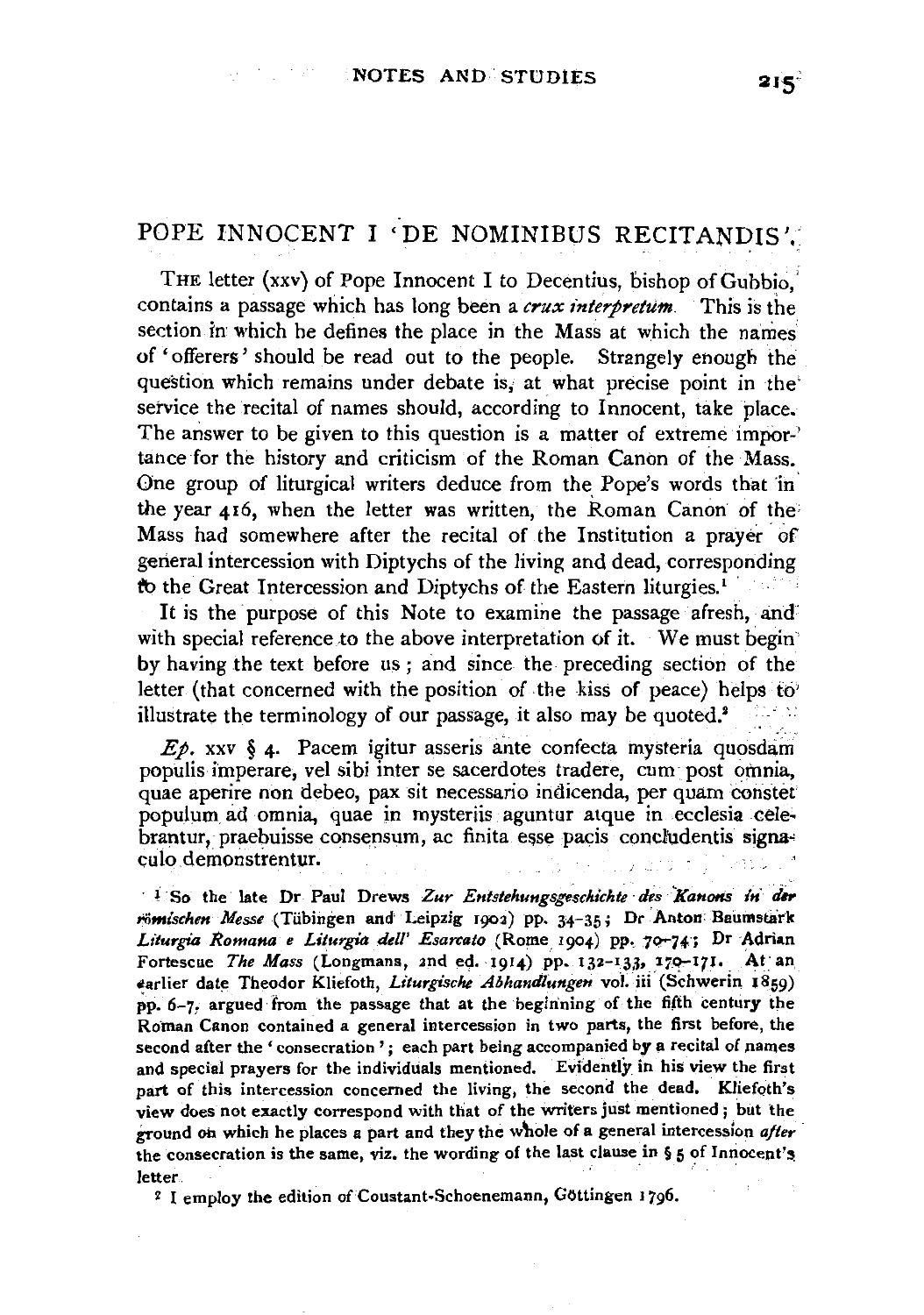§ 5· De nominibus vero recitandis, antequam precem sacerdos faciat atque eorum oblationes, quorum nomina recitanda sunt, sua oratione commendet, quam supertluum sit et ipse pro tua prudentia insinues, quamvis illi incognitum sit nihil. Prius ergo oblationes sunt commendandae, ac tunc eorum nomina, quorum sunt, edicenda ; ut inter sacra mysteria nominentur, non inter alia, quae ante praemittimus, ut ipsis mysteriis viam futuris precibus aperiamus.

The last clause of  $\S$  *5* ('ut inter sacra mysteria', &c.) is usually (in fact always, so far as I know) translated so as to give the sense: 'so that they may be named in the course of the sacred mysteries, not in the course of those other things which we place before : so that by the mysteries themselves we may open the way for the prayers that are to come' *('* futuris precibus ').

According to the writers referred to above, the 'prayers' (' preces ') here mentioned, for which the 'mysteries' prepare the way (and which accordingly must come *after* the 'mysteries ')are those of an Intercession which stood at the end of the Canon.

But here a difficulty presents itself. Innocent, in this section of his letter, has set out to speak of the mere reading of a list of names  $(')$  De nominibus vero recitandis ')-the names of those who have made offerings<sup>1</sup> at an early point in the service ; and so far he has given no hint that anything else is in his mind but just this only. How then does he come here at the end, in summing up and pointing his argument, to refer in this matter-of-course fashion to certain ' prayers' of which he has previously said nothing?

To this it is answered in effect, that the reading out of a list of names constitutes the liturgical item known as 'the Diptychs': that in the Eastern rites the Diptychs commonly occur in connexion with the Intercession in the anaphora ; that Innocent consequently uses the word 'preces' (at the end of the section) to denote the whole complex of Intercession *plus* Diptychs of living and dead; and that' preces' in the last clause is therefore equivalent to what has hitherto been called simply 'nomina recitanda ', 'nomina edicenda '. This identification is to be carefully borne in mind in the sequel.

As to the assumptions underlying this equation a word will be said later. Here it will be enough to remark that even if it were a fact that

<sup>1</sup>*Oblationes.* He appears to speak primarily of the people's offering of the bread and wine for the Sacrifice. But we must probably not restrict the *oblationes*  to this; for St Jerome *Com. in Esech*, lib. vi cap. 18 (Migne  $P$ ,  $L$ ,  $XXV$  175  $B$ , c) · speaks of the public recital of the names of those who have made or promised· money offerings—' tantum offert illa, tantum ille pollicitus est'. As practically all St Jerome's works were written for Latin readers, it seems unreasonable to doubt that he here describes a Roman, or at least a Western practice.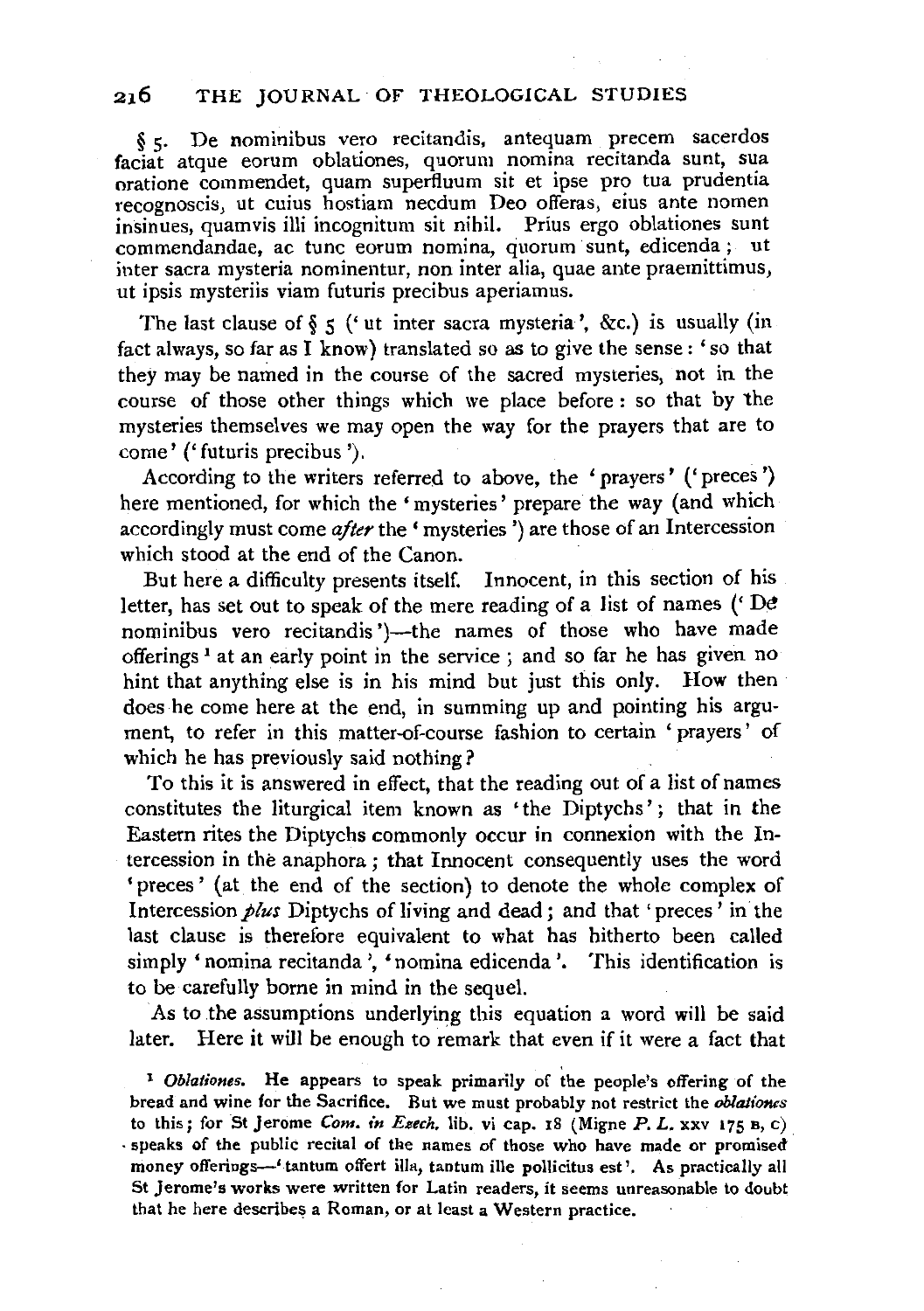the Roman Canon in Innocent's day contained an Intercession after the recital of Institution, his supposed reference to it in the present· context would still be most abrupt, foreshadowed as it is by nothing that has gone before, and the reference itself highly questionable. But there is a whole crop of further difficulties in the way of identifying the 'prayers ' at the end of the section with the previous 'nomina recitanda '.

I. It is sufficiently clear that both in § 4 and § 5 of his letter Innocent employs the word 'mysteria' as virtually equivalent to what we call the Canon of the Mass. When therefore in  $\S$   $\zeta$  he insists that the names of offerers are to be read out 'in the course of ('inter') the sacred myseries', he means in the course of the Canon: not before it, but also not after it. On the other hand (according to the interpretation of his words which we are considering), Innocent states that the mysteries, that is the Canon, prepare the way for the 'preces ' to come *after.* I do not see how 'futuris precibus' can possibly imply less than this, or how that expression is consistent with the idea that the' preces' came anywhere *within* the Canon-even towards the end of it. Innocent has a very clear notion as to where the Canon ends : it ends just where the kiss of peace is given, which serves as its 'seal' and shews that it is closed (see  $\S$  4). Hence we do not expect to find him saying loosely, now that something occurs in the course of the Canon ('inter sacra mysteria ') which really follows it; now that something follows the Canon which really takes place in the course of it. But this contradiction is involved in the equation of 'nomina recitanda' with ' preces ' of the last clause. '

2. The only mention of 'prayer' in  $\S$  5 previous to the 'preces' of the last clause occurs in the passage in which Innocent declares that the names are not to be proclaimed 'antequam *precem* sacerdos faciat atque eorum oblationes, quorum nomina recitanda sunt, sua *oratione commendet'* ; after which he adds : 'prius ergo oblationes sunt *commen*dandae, ac tunc . . . nomina . . . edicenda '. Here ' prex' and ' oratio ' are one and the same thing, the prayer by which the priest 'commends' to God the people's gifts.

Is this 'prex-oratio ', then, also equivalent to the Canon, within which (or is it after which?) the Intercession and Diptychs find their place? and is it accordingly distinct from the 'preces' (i. e., *ex hypo*thest, the Intercession) mentioned at the end of the section ? On the hypothesis we are considering, it must at least be different from the ' preces'; and it is in fact taken to mean the Canon, or a part of the, Canon. But then, (a) it is unnatural that 'preces' at the end should refer to other prayers than those previously mentioned ; and (b) ' commendare' is not an apt word by which to express the purpose of the Canon. In an earlier passage (§ 3) of his letter Innocent has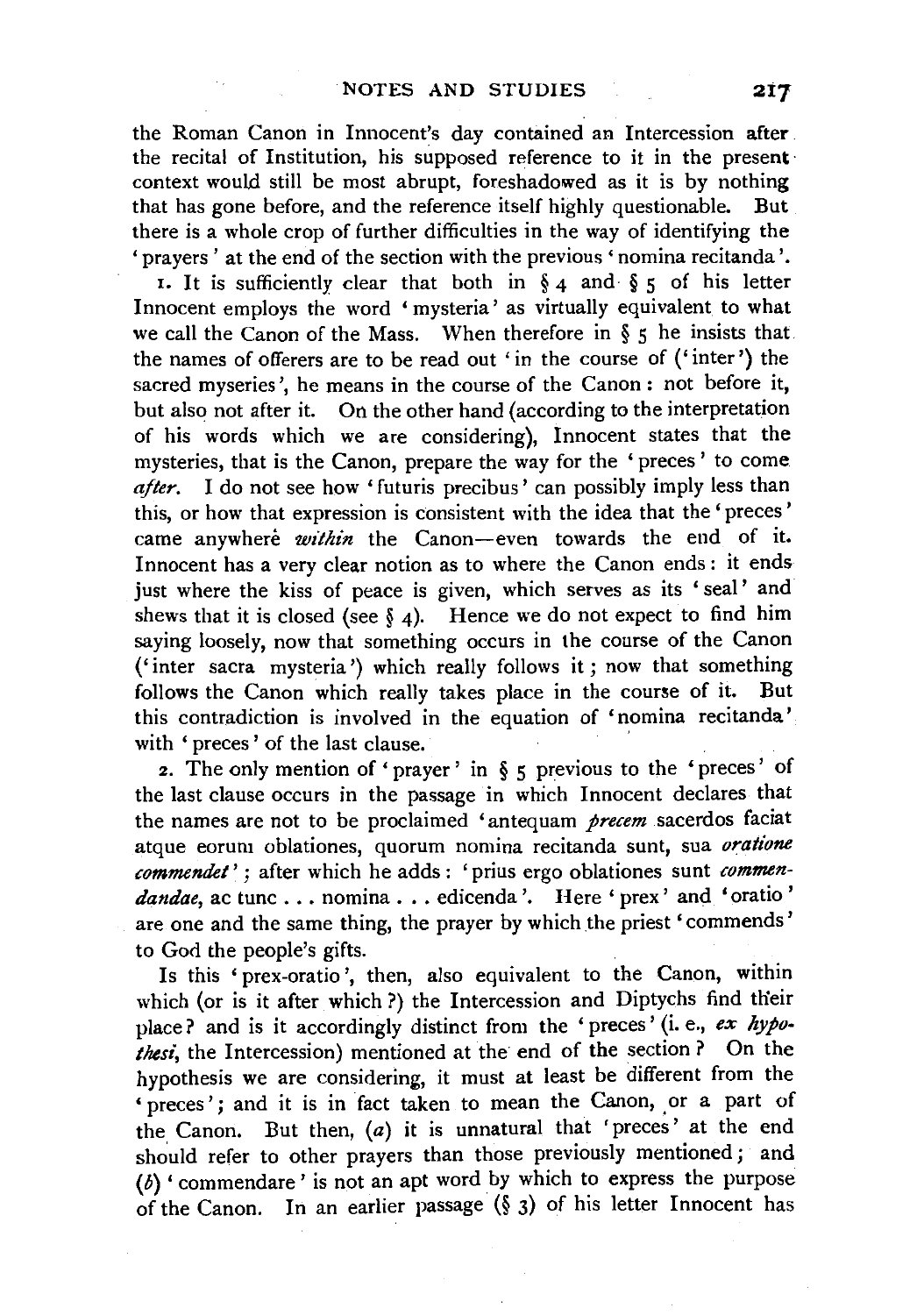spoken of the Roman *mos* 'in consecrandis mysteriis': why should he *not* use ' consecrare ' here, if that is what he means ?

But on the view that 'prex-oratio' denotes the Canon, there is another difficulty to be faced. The ' commendation ' of the gifts effected by this prayer is presently alluded to in the following manner : Your own good sense tells you how superfluous it is 'ut cuius hostiam *necdum* (i. e. not before the 'prex-oratio') Deo *offeras*, eius ante nomen insinues '. Are we to understand Innocent as saying that before the Canon is reached no 'offering' or 'commendation' of the gifts has taken place ? But the collects called *secreta* or *super oblata* in the Roman Sacramentaries are framed and designed precisely as offertory prayers; and the ' secret', which is certainly as  $\sigma$ ld as the time of Innocent's letter, precedes the Canon. I cannot think it possible therefore that the above is his meaning.

3. The translation given above of the final clause of  $\S$   $5$ —<sup>4</sup> so that by the mysteries themselves we may open the way for the prayers that are to come '-attributes to Innocent the preposterous argument, that the 'sacred mysteries' (that is the Canon), the solemn prayer of consecration, the terms of which he may not quote (' quae aperire non debeo' § 4), will, if his directions be followed, serve as a sort of prelude to some other prayers of which he has hitherto said nothing. It has to be added that of the intercessory prayers after the prayer of consecration, to which Innocent is thus made to allude, there is absolutely no trace in Western tradition.

4. Lastly, the expression ' futuris precibus', if the two words be construed together, is suspicious from the point of view of mere latinity. As ' futuris' has the position of a mere epithet, the natural rendering would be 'future prayers '; which, however, can hardly mean anything. But if the meaning intended be 'for the prayers that are to take place', the Latin is odd; for then we should expect ' futuris' to have some position of emphasis-such as 'viam precibus aperiamus futuris', or at least 'precibus futuris '.

I have not seen that the advocates of the interpretation from which we started have shewn any due realization of these difficulties. They may, however, retort that the two last of them equally attend any view of the general meaning of the passage. That is in part true. If the last clause be translated as it has (so far as I know) always been translated, I do not see how Pope Innocent is to be found consistent with himself, or how his closing words can have any other effect than that of contradicting and undoing what he has, up to this point, been striving to insist upon-viz. the necessity of preparing the way for the recital in the Canon of the names of the offerers by first commending with prayer their offerings to God.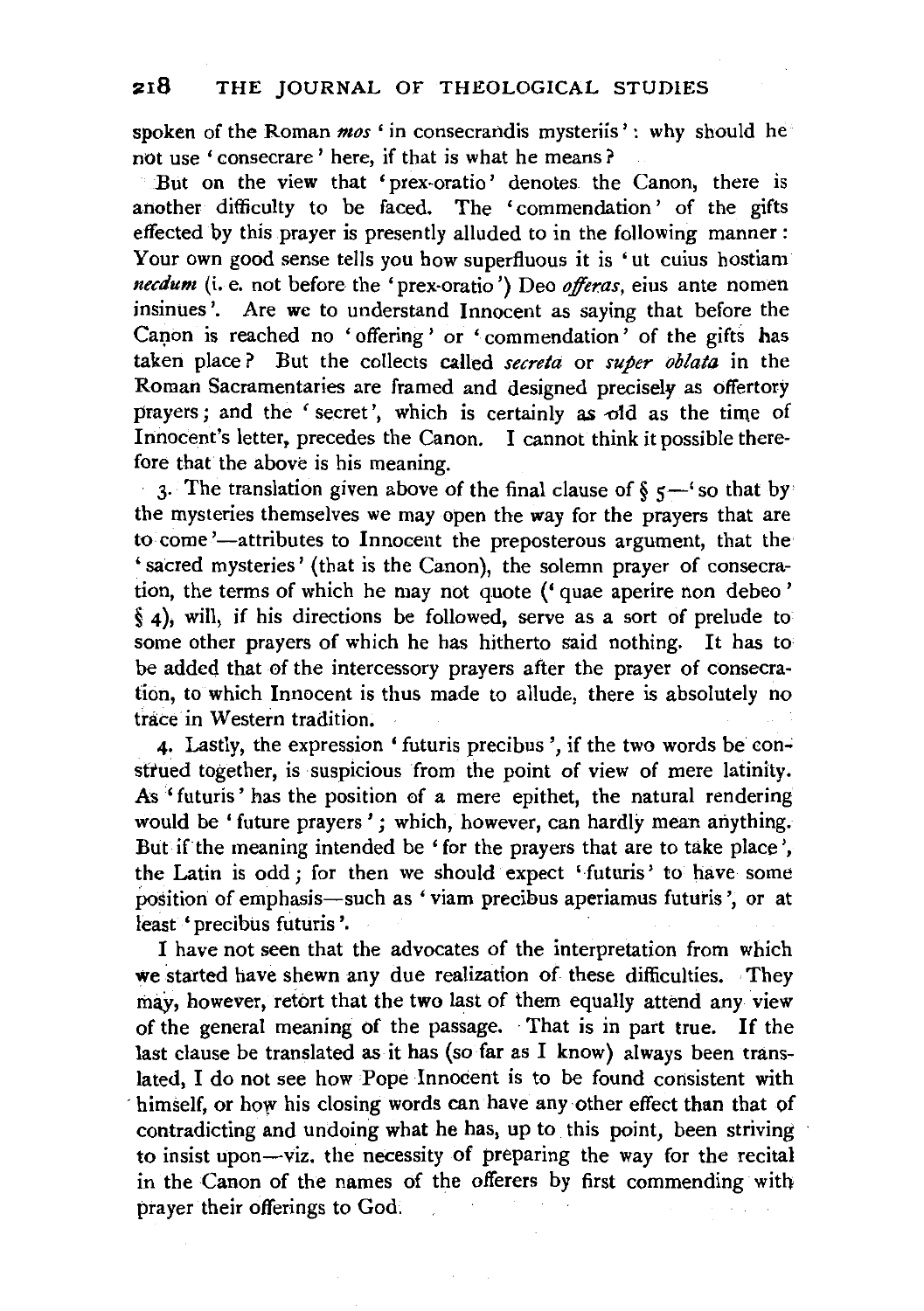But I believe that the current translation of the last clause is a mistaken one. It arose not unnaturally out of the collocation of the two words 'futuris precibus', which has given the impression that they belong together and are a pair of datives. The truth is, I am persuaded, that though 'futuris' is a dative, it agrees not with 'precibus' but with 'ipsis mysteriis'; while 'precibus' and not 'ipsis mysteriis' is the instrumental ablative; and what Innocent says is, not that by the mysteries we may open the way for prayers that follow; but something· much less unexpected, namely, that by our prayers we may open the way for the mysteries themselves that are to follow. This is the sense that the whole tenor of the passage prepares us for, and the sense that must be adopted if the Latin will bear it. Let us have the second part of the section under our eyes : in order to beg no questions I keep the punctuation of'Coustant-Schoenemann.

Prius ergo oblationes sunt commendandae,, ac tunc eorum nomina, quorum sunt, edicenda; ut inter sacra mysteria nominentur, non inter alia, quae ante praemittimus, ut ipsis mysteriis viam futuris precibus aperiamus.

There are two possible ways of taking the second 'ut' clause (' ut ipsis ', &c.).

i. It may be regarded as 'consecutive', or at any rate as depending upon ' Prius ergo . . . edicenda '. In this view it repeats the first 'ut' clause (' ut inter', &c.), stating a further consequence of commending the offerings before proclaiming the names of the offerers. Now the commendation of the offerings is made by a prayer (' prex ', 'oratio ') said by the priest for that specific purpose; and before that prayer no offering of the gifts has taken place ('cuius hostiam necdum Deo offeras '). This could not be said of the Canon or any part of it, as we have already seen; nor is 'commendare' the sort of word to express the purpose of the Canon. The prayer, therefore, by which the offerings are commended is one that precedes the Canon. That is sufficiently clear in any case from the argument : *'Prius* ergo oblationes sunt commendandae, ac *tunc* . . . nomina . . . indicenda; ut *inter sacra*, mysteria nominentur'. The first 'ut' clause, then, completes the following sequence : the presenting of the gifts by the people ; their commendation to God by the priest's prayer ; recital of the names of offerers *within* the Canon, not after or at the end of it.

If the second 'ut' clause merely resumes the first, it must represent the same sequence of events. But if ' futuris precibus' denotes prayers said at the end of the Canon, in such wise that the Canon prepares the way for them, then a new and unlooked-for element is introduced. In addition, the argument now ends with a *non sequitur;* for, that the Canon prepares the way for additional prayers is no conceivable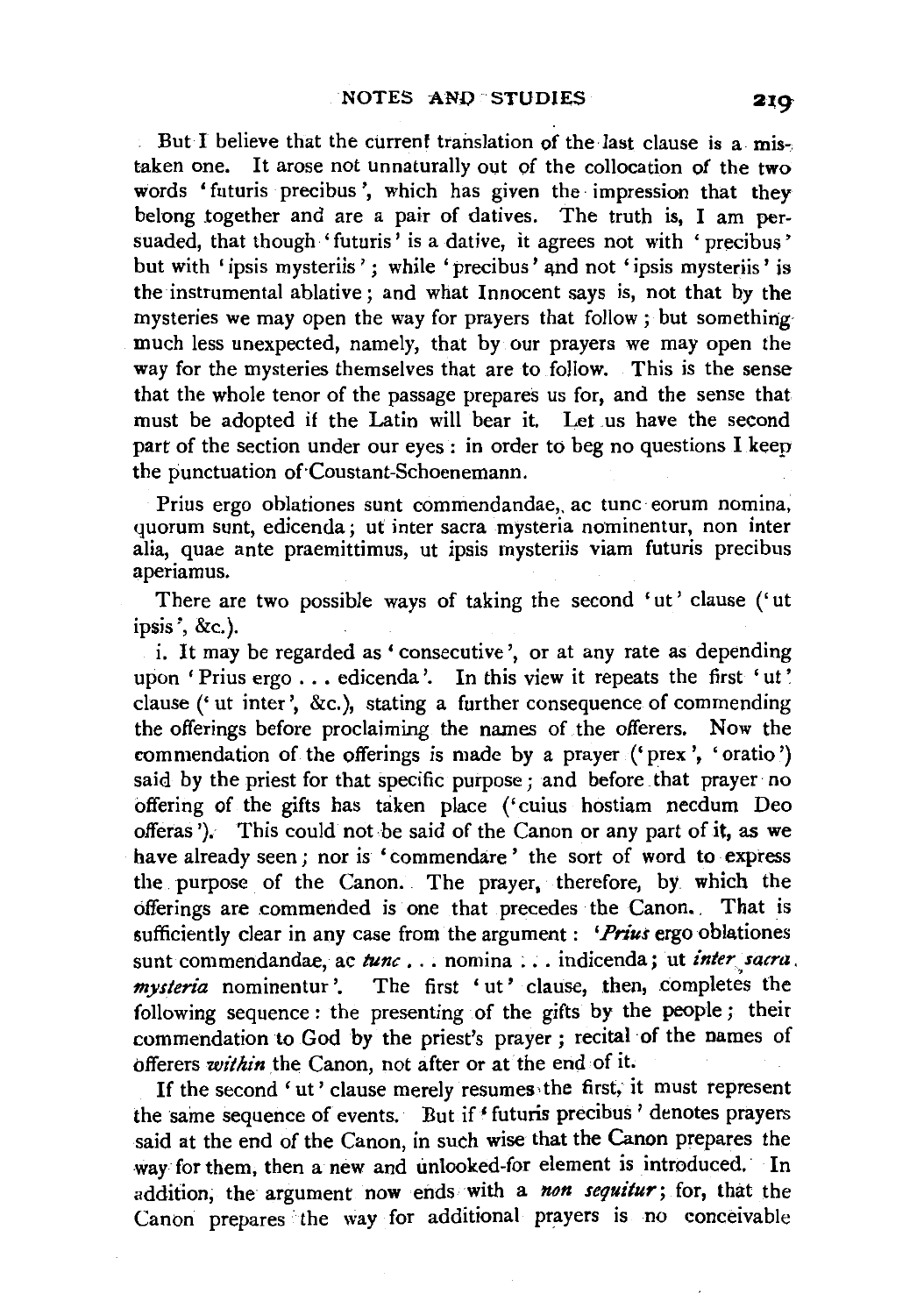consequence of commending the offerings before the otferers' names have been read out in the Canon. But the consequence is valid if the 'preces' at the end are identical with the earlier' prex-oratio ',by which the gifts are commended, and if 'precibus' in the last clause is the instrumental ablative; for an earlier prayer of commendation will prepare the way for the Canon, with the recital of names in it : and that there should be this preparation is in fact the kernel of Innocent's whole contention.

ii. But there is another way of taking the clause, and one which, while it leads to the same result, appeals to me as superior in the context. This consists in taking the second 'ut' as dependent not, like the first, on 'Prius ... indicenda' but on the immediately preceding 'quae ante praemittimus ', and as introducing a purely final clause: that is, a clause stating the purpose for which those 'other things' are 'placed before'. The Latin will now be construed as it necessarily would be if there were an 'ideo' or an 'eo consilio' before 'ante praemittimus', thus: 'not in the course of those other things which (for this very reason) we place before in order that we may open the way', &c.

In favour of the first of these two constructions is the fact that it makes the argument end on a positive note, with a reassertion of the writer's main contention; while the second method makes it end with a mere negation. Nevertheless the second method seems to me to be preferable, and to be recommended especially by the choice of words  $\cdot$ ante praemittimus ... ut ... viam ... aperiamus'. These expressions involve the metaphor (which I cannot but think must have been intended by the writer) of 'sending' on ahead to prepare the way. But unless 'ut ... viam ... aperiamus' depends on 'ante praemittimus' the metaphor is destroyed, and the wording which involves it will have to be explained as merely accidental. That does not appear to me probable. It is also to be noted that the first person plural, which appears for the first time in 'praemittimus', is carried on in 'aperiamus'.

If this second construction of the clause be adopted, there can be no further question as to what that is for which the way is opened : the ' things we place before' the mysteries can prepare the way only 'for the mysteries themselves that are to follow' (' ipsis mysteriis viam futuris '). But whichever way the clause is taken the result is the same : it is the mysteries (the Canon) for which the way is prepared, and not they that prepare the way for something else.

· Were it not for the fact that the words 'futuris' and 'precibus' stand side by side, I imagine that no controversy could ever have arisen as to the liturgical import of the passage. It is the taking of these two words together in the same case that throws the whole meaning into confusion and doubt. Let us suppose that 'oratione' stood in the place of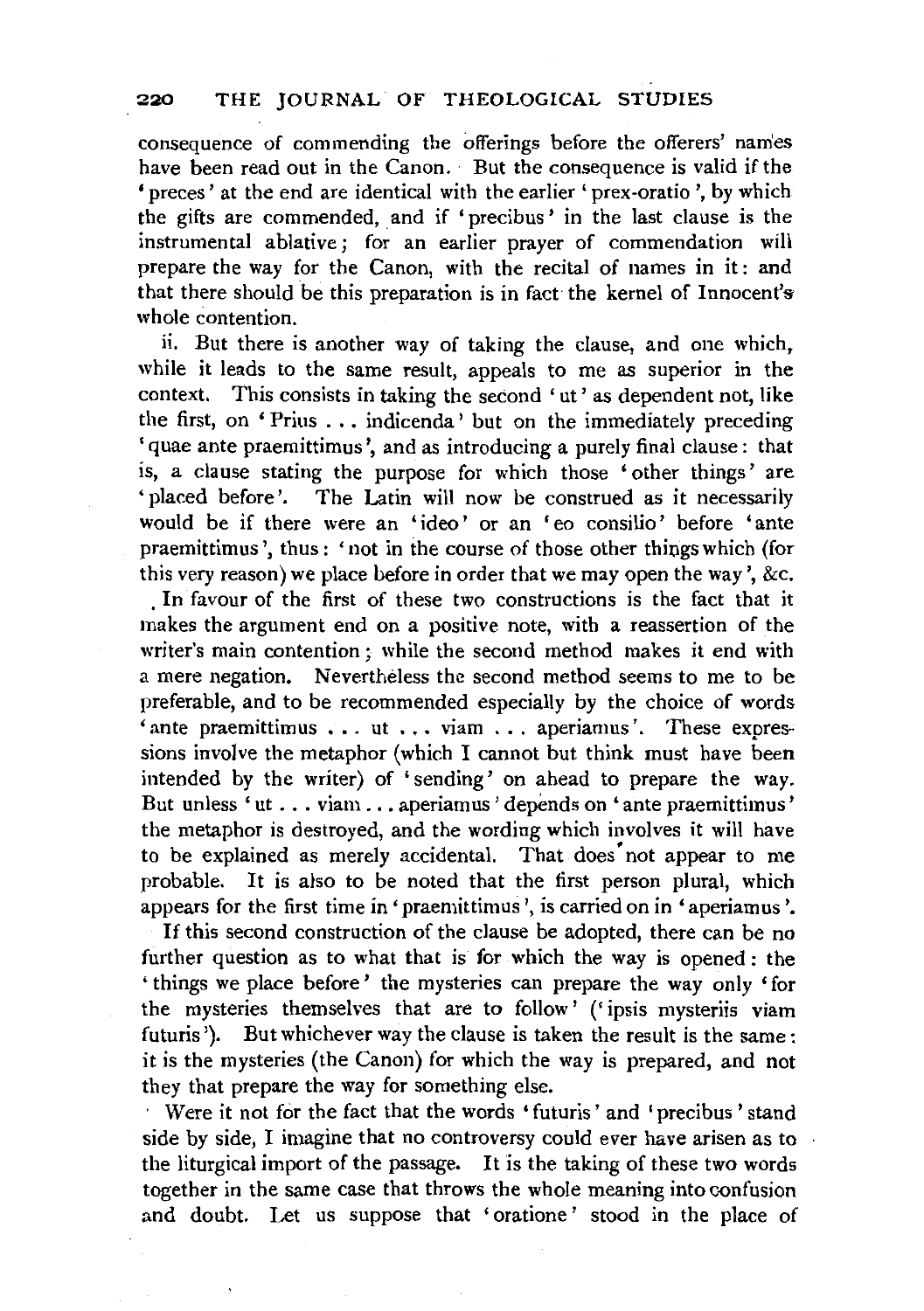• precibus': could any objection be taken to the latinity of 'ut 1ps1s mysteriis viam futuris oratione aperiamus ', or could there be any doubt as to the meaning? But 'precibus' may as well be an ablative as ' oratione '.

I quite realize that this juxtaposing of a dative and an ablative plural is awkward, and liable to mislead. But it is to be remembered that to Innocent's correspondent it could not have brought any misunderstanding, since Decentius was thoroughly acquainted with the Roman practice referred to : 'Saepe dilectionem tuam ad urbem venisse, ac nobiscum in ecclesia convenisse, non dubium est, et quem morem vel in consecrandis mysteriis vel in ceteris agendis arcanis teneat cognovisse'  $(\xi, \zeta)$ . And in fact we have to set one defect of composition overagainst another; for the awkwardness of the like-ending dative and ablative is balanced on the other side by the weakness of 'futuris. precibus' (as a pair of datives) to express the required sense 'for the prayers *that are to follow'*. It has already been said that if 'futuris' was intended to have this force it should properly have received some position of emphasis, whereas the place it holds is that of a simple -epithet. The stylistic difficulty therefore is not all on one side; and it is preferable to admit a merely clumsy construction rather than one which, besides being grammatically weak, lands us in the perplexities .and contradictions already explained.

I must now state in brief how I understand both the general drift of Pope Innocent's passage on the recital of the names, and the individual terms employed in it.

(1) The second half of  $\S$  5 I would translate thus:—

'The oblations, therefore, are to be commended first, and (only) then are the names of those whose they are to be proclaimed: so that they may be named in the course of the sacred mysteries--not in the course of those other things which we place before in order to open the way by (our) prayers for the mysteries themselves that are to follow'.

(2) Innocent is concerned neither with Intercession nor Diptychs (in the ordinary sense of a formal and fixed list of living and dead persons to be either prayed for or honoured), but merely and only with a list of the names of persons who happen to have made offerings at the Mass in course of being celebrated : a list, therefore, which would vary from day to day.

(3) What had been done at Gubbio was to read out the names of the offerers at a point in the service corresponding to that at which the recital of names of offerers<sup>1</sup> and of the dead is indicated in the

<sup>1</sup> The public recital of names of offerers in the West can be traced back to the beginning of the fourth century: cf. the Council of Elvira can. 29. St Jerome also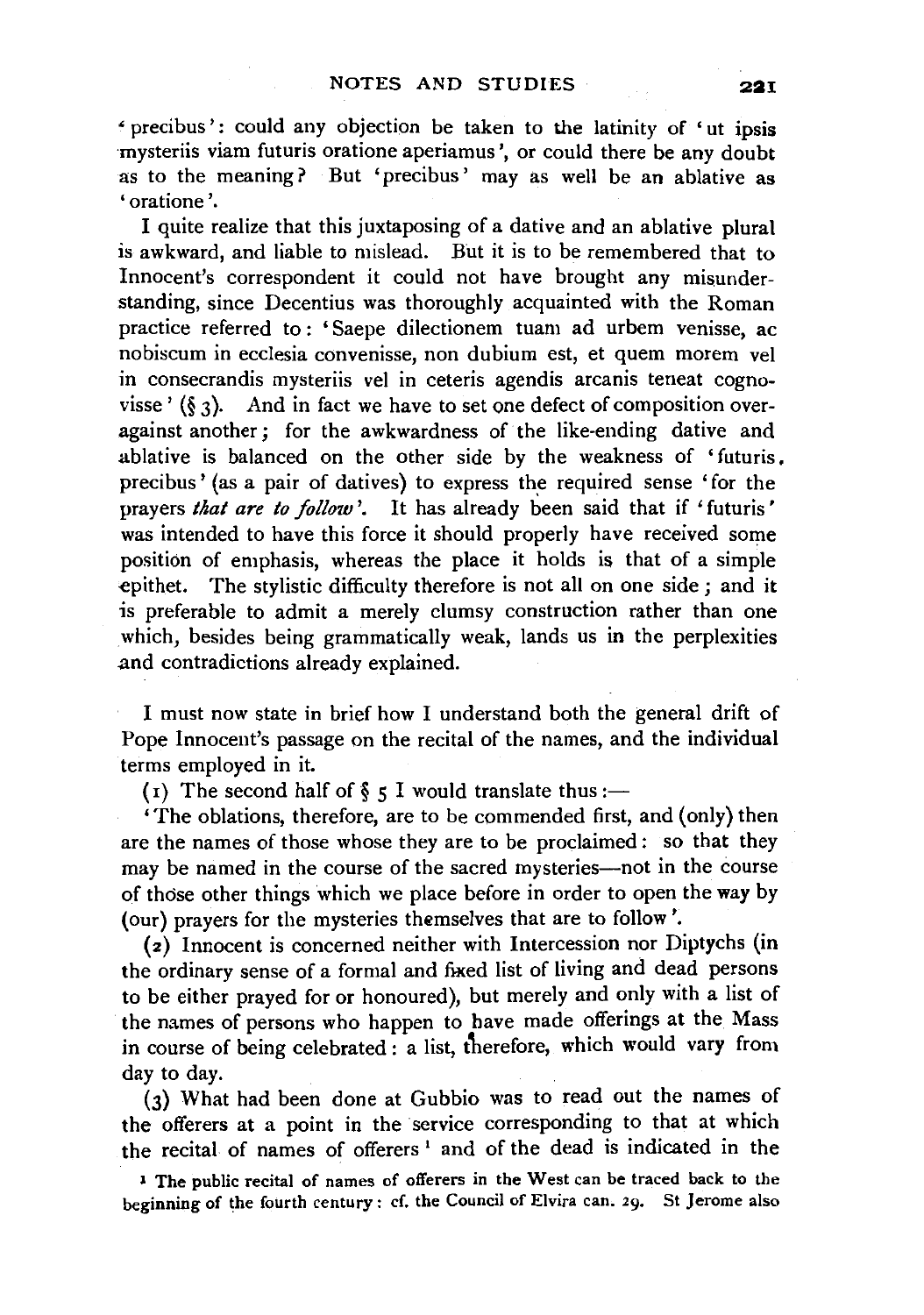Gallican books, i.e. just before the Gallican *post nomina* prayer. .Now the *post nomina* are essentially offertory prayers, and apart from their allusion to the names recited they answer closely to the Roman *super oblata* or 'secret', the prayer which immediately precedes the Canon.<sup>1</sup> The prayer, therefore, before which the offerers' names were read at Gubbio, and by which their offerings were commended, was one which corresponded to the Roman 'secret'. Was Innocent aware of this? There can be no sufficient reason to suppose that he was not. But then it is just this prayer that fotms for him the fixed point in botb. uses, the point with reference to which he defines the proper place for the recital of the names : 'De nominibus vero recitandis, *antequam precem* <sup>2</sup>*sacerdos facial* atque ... oblationes ... *sua oratione commendet* ', &c. The 'prex-oratio ' is for him the same prayer at Gubbio and at Rome; and if at Gubbio it was that which came to he called the *post* 

alludes to it *(Com. in Ieremiam lib. ii cap. 11, P. L. xxiv 784 p; and Com. in Esech.* lib. vi cap. 18, P. *L.* xxv 175 B, c). It may be doubted whether the Gallic recital of names of the dead at the same time is so ancient: Innocent makes no mention of it as part of the practice he condemns at Gubbio. Even in the Gallican books some of the *post nomina* prayers, whilst they refer to the recital of names of the offerers, make no mention of the dead : cf. in the *Missale Gothicum* the *post. nom.*  forms for Epiphany (' Auditis nominibus ac desideriis offerentum '), and for the 'Mass 'in initium quadragesimae' (' Offerentium nominibus recensitis '). A number of others make mention of the names of the offerers only, but go on to pray for the dead as well.

The origin of the reading out of the names of offerers in the West (as a practice quite separate in its implications from the Eastern Diptychs) may not unreasonably be traced to the importance attached in these regions, from early down to comparatively late times, to the offering by the people, the laity, of the matter for the Sacrifice, and the prominence thereby given to the idea that the people as well as the priest 'offer' the Sacrifice. The following passages may. be consulted : Hippolytus *Apostolic Tradition* (Coptic version: in Horner *Statutes of the Apostles*  p. 316); St Cyprian *deopereeteleemos.* c. 15; Council of.Elvira *(c.* 300) can. 28, 29; Ambrosiaster (s. iv *fin.) Quaest. vet. et nov. test.,* Quaest. 46; St Leo *Ep.* ix 2 (ad Diosc. Alex.); Felix II [III] *Ep.* xiii (A. p. 487-488); the Gregorian Canon ('et omnium circumadstantium . . . devotio, qui tibi offerunt hoc sacrificium laudis '). The idea is represented in many of the Roman 'secrets'. On the characteristic difference between East and West in tbe matter of 'Diptychs' see Edm. Bishop's section on 'The Diptychs' in his Appendix to *The Liturgical Homilies of Narsai.* 

1 Noteworthy is the following 'secret' in the *Leonianum* 'Offerentium tibi munera, quaesumus, Domine, ne delicta respicias sed intercessorum merita propiiius intuere' (Feltoe, p. 14 l. 6).

2 There is no evidence that in the fifth century 'prex' had become a technical term to denote exclusively the Canon, or indeed that it ever became so. Much improper use has been made of this supposed technical force of the word. .If Innocent had been familiar with *it* he could hardly have failed to employ the word in § 4 of his letter, where he says that the kiss of peace is to be given at the end of the Canon : he uses instead 'mysteria ', and the circumlocution 'omnia quae aperire non debeo '.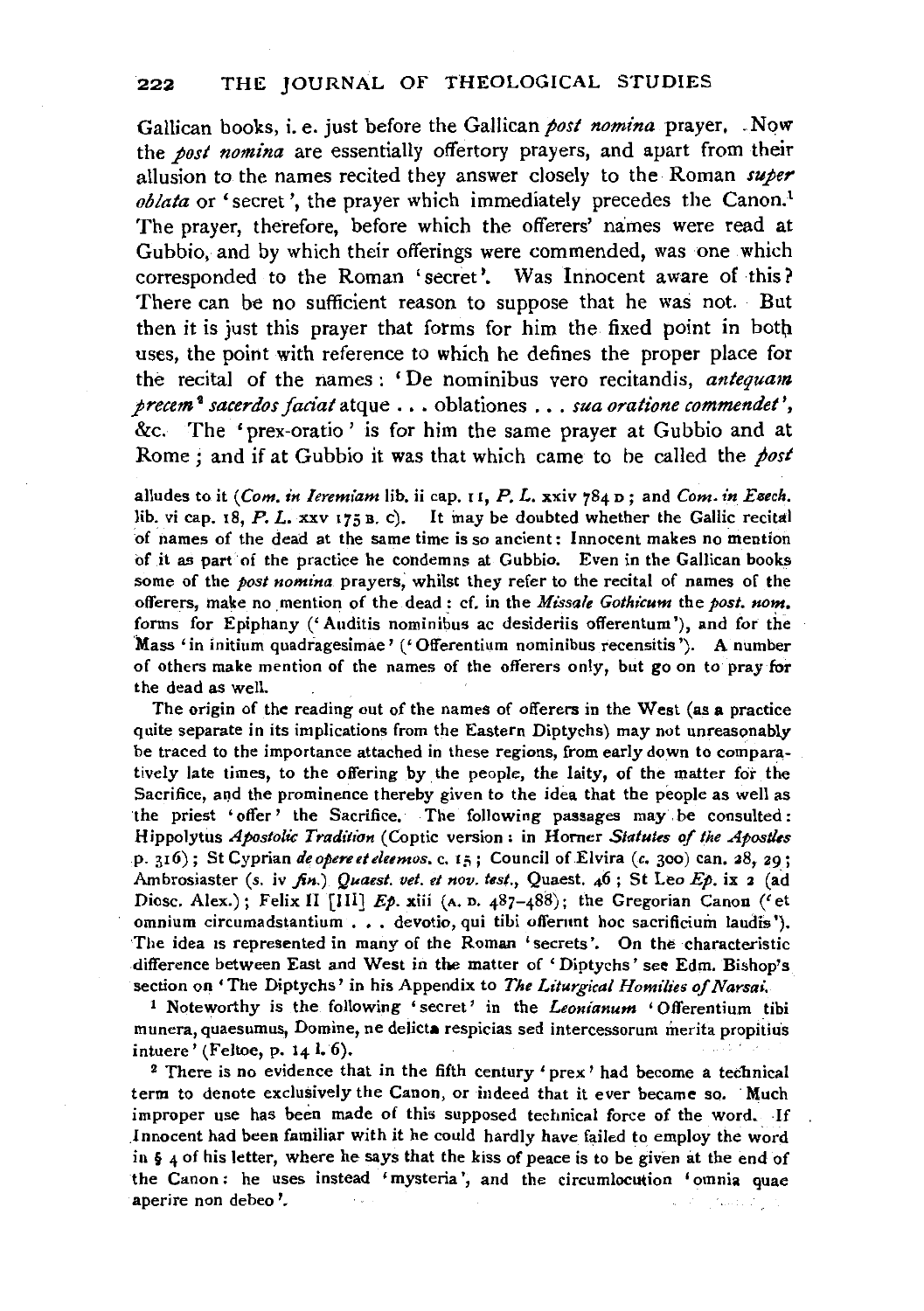*nomina,* at Rome it was the *super oblata* or 'secret'. The names, he says, are not to be recited before but only after this prayer, and indeed some little way after it, within the Canon itself ('inter sacra mysteria ').

This conclusion is confirmed by what is said by Innocent in regard to the 'prex-oratio' : it is a prayer previous to which no offering of the gifts has been made by the celebrant, and is therefore not the Canon: and by it the gifts are ' commended' to God in their special aspect of offerings of the people.1

(4) 'Mysteria' is in effect equivalent to the Canon as a whole: the 'arcana' of the Mass, the 'omnia quae aperire non debeo' (§ 4).

 $(5)$  The place in the Canon at which the names were recited at Rome may be assumed to have been in the neighbourhood of the *Memento vivorum.* There is nothing in Innocent's words that positively indicates this ; but his insistence that the recital should come after the ' secret' suggests a point in the early part of the Canon, and no more probable place can be found : particularly if in Innocent's day the text went on (as it did already long before the year 7oo): 'et omnium circumadstantium . , . devotio, qui tibi offerunt hoc sacrificium laudis '.

(6) The 'preces' mentioned at the end of the passage are to be identified with the previous 'prex-oratio' (i.e. the ' secret'), at least in the sense that they cover it. There is no reason to press the plural as denoting several distinct prayers; it is satisfied by the general sense 'prayers', or even 'prayer'.<sup>2</sup>

As regards the assumption that the reading out of a list of 'offerers' at Rome connotes a Great Intercession and Diptychs of the living and the dead: it will be time to consider such an idea when some one has produced evidence that the Roman *Canon* ever contained a set of prayers for 'all sorts and conditions' such as we find in the Eastern

<sup>1</sup> The actual word 'commendare' comes fairly frequently in the 'secrets' of the Roman. Sacramentaries. It usually occurs in a petition that the oblation may be commended by the prayers or merits of the Saints; but from the point of view of the people, the offerers of the oblation, it would be equally apt to describe the purpose of the priest's prayer in recommending their gift, as especially theirs, to God's favourable regard. Examples of the use of the verb may be found in Dr Feltoe's edition of the *Leonianum* at pp. 2 l. 16, 8 l. 29, 9 l. 21, 18 l. 11, 35 l. 14, 39 l. 18, 42 l. 17, 91 l. 29, 99 l. 25, 165 l. 29.

<sup>2</sup> The 'preces' represent the prayer element in the 'alia quae ante praemittimus'. It is worth noting that several Roman 'secrets' ask not only that the oblations but also the prayers ('preces') of the people may be accepted or commended: e.g. Gelas. ed. Wilson, p. 88 ' Suscipe . . . preces . . . cum oblationibus' ; p. 167 ' Preces nostras ... admitte, et ... sacrificium beata Soteris commendet'; p. 181 'preces et hostias b. Petri ap. commendet oratio'. astronomic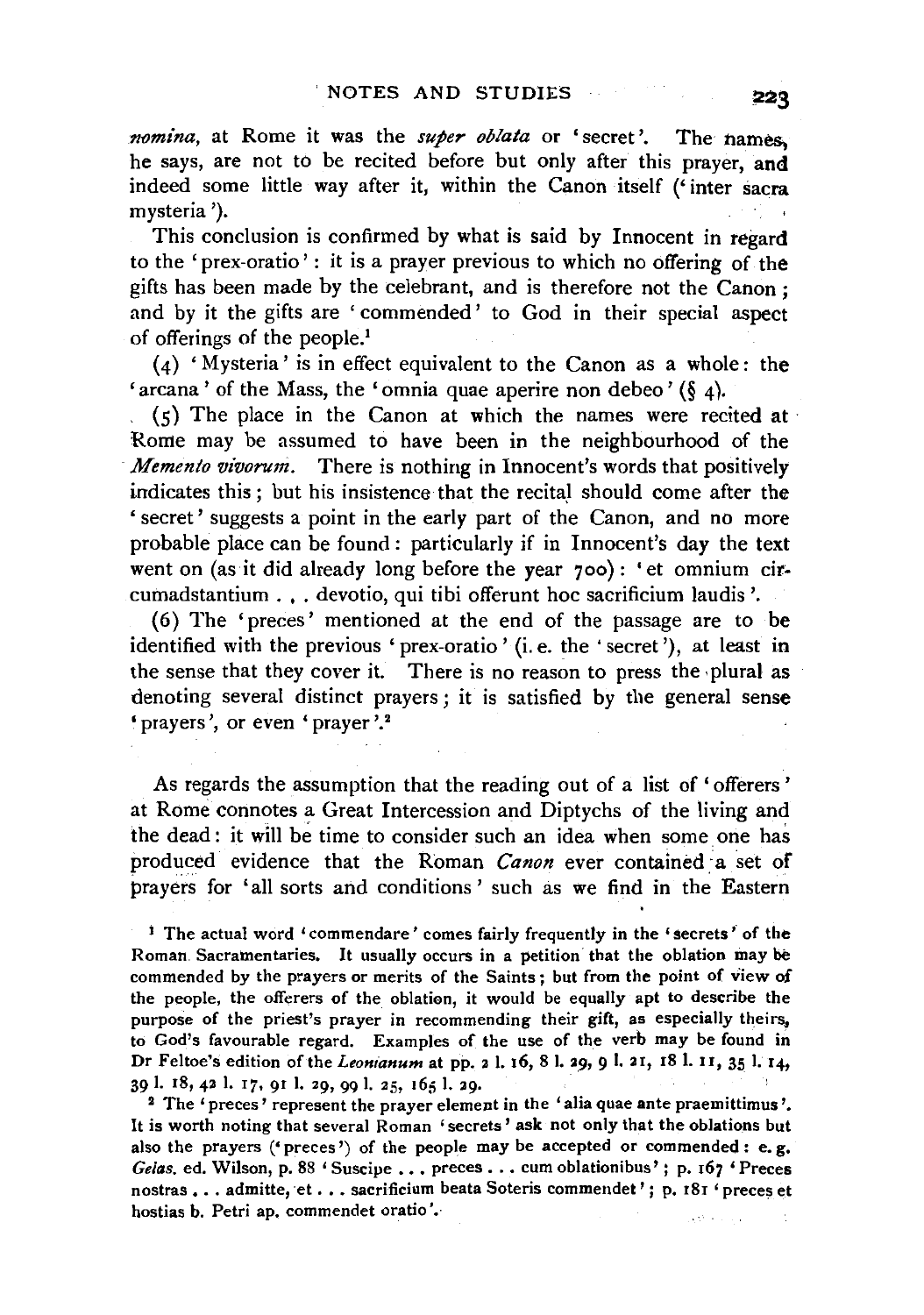rites, to which alone the liturgical term 'Intercession' is applicable ; and when it has been shewn that the names of dead persons were ever at Rome recited in the ordinary public Mass. In regard to the parti· cular interpretation of Pope Innocent's letter which makes him witness to the presence of an Intercession after the words of Institution, I will merely point to one historical consideration.

The pseudo-Ambrosian treatise *de Sacramentis* is nowadays very commonly regarded as being, if not actually contemporary with St Ambrose, at least as early as the beginning of the fifth century. I should not myself be prepared to place it so early, though I think it is certainly of the fifth century; and probably not later than the middle of the century. But Dr Drews and Dr Fortescue are both prepared, and apparently inclined, to accept the earlier date.<sup>1</sup> Next, it matters little for our purpose that the treatise was not written in Rome ; for the author speaks of the Roman Church as that 'cuius typum in omnibus sequimur et formam' (iii  $1 \S 5$ ). Nor does it matter very much if this statement be taken not quite literally in regard to the actual wotding of the Canon quoted in the document ; for in reality the long piece of text there given agrees so closely with the traditional Roman prayer that it must have been own brother to the Roman text of the fifth century; and where the two agree now they must have agreed then. The only alternative to this obvious conclusion would be that Rome at a later date (let us say in the fifth or sixth century) abandoned her old prayer of consecration and adopted, with some merely verbal changes, that of of Milan (?): a supposition which has neither evidence nor probability to recommend it, and cannot be seriously entertained.

What the author of the *de Sacramentis* has to say that bears on the question of a Roman ' Intercession ' is the following : ' Consecratio autem quibus verbis est et cuius sermonibus? Domini Iesu. Nam reliqua omnia, quae dicuntur in superioribus, a sacerdote dicuntur: laudes Deo deferuntur (or laus Deo defertur), oratio petitur pro populo, pro regibus, pro ceteris; ubi venitur ut conficiatur venerabile sacramentum, iam non suis sermonibus utitur sacerdos, sed utitur sermonibus Christi' (iv  $4 \xi$  14).

'The liturgical sequence', says Dr Drews (p. 35), 'is here unmistakable: after the Preface and Sanctus *(laus Deo defertur)* follows the Intercession, and later still the Consecration.'<sup>2</sup> 'We conclude', says Dr Fortescue (p. 133), 'that, whereas *de Sacramentis* places the

<sup>1</sup> Drews *op. cit.* pp. 35-36; Fortescue *op, cit.* pp. 128-129.

<sup>2</sup> To guard against misunderstanding I would here add that I am not satisfied that this prayer 'for the people, kings, and the rest' is to be placed within the Canon at all. Eut it is anyhow the only prayer of intercession of which the writer has anything to say, and it certainly took place earlier than the recital of Institution.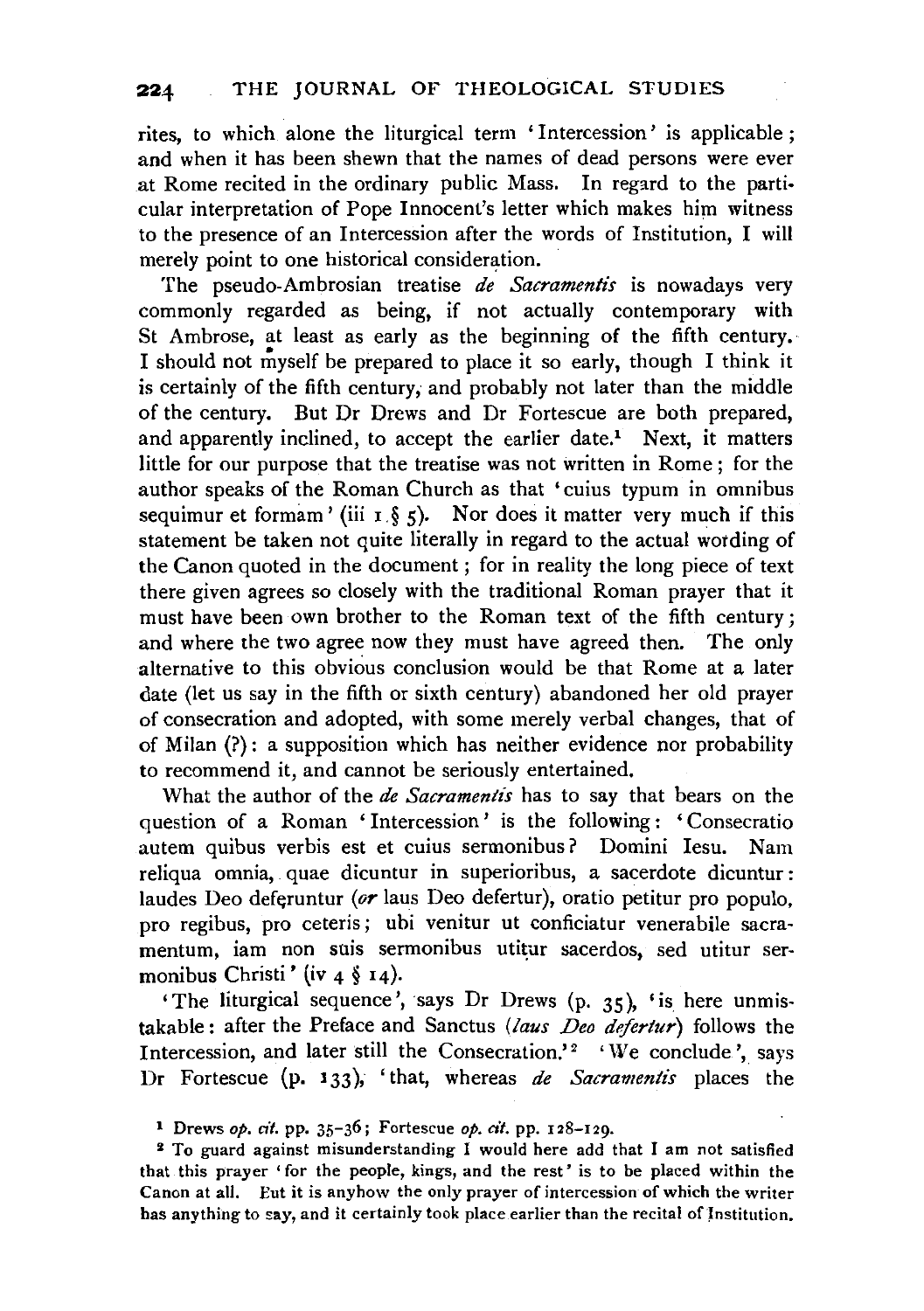Intercession before the Consecration, Innocent places it afterwards.'  $Dr$  Fortescue leaves the matter there.  $Dr$  Drews goes on to remove the obstacle which the passage sets in the way of his own interpretation of Innocent and of his general thesis as to the dislocation of the Roman Canon. His way of doing this is simply to assert that the *de Sacramentis* represents a Milanese and not a Roman use, and that, to explain the agreement of the present Roman Canon with the *de Sacramentis*, 'we must suppose that finally Rome yielded to the widespread rite of Milan' (p. 39). This supposition will not appear so necessary to those who are not committed to the thesis of Dr Drews.

I venture to claim that the explanation of Innocent's passage offered in this Note is simple and coherent. Innocent supposes that the prayer over the oblations has been recited before the Canon; and the terms he uses in regard to it are readily applicable to the Roman 'secret', and to that only. In the second place, he refers the recital of the names to the Canon itself; and for this our present text (and still more the true Gregorian text) of the Canon provides a natural and obvious place in connexion with its Memento of the living and the prayer that follows. And thus the explanation offered may also claim to be 'traditional '.1 There is but one objection that can be urged against it : the order of the words in the last clause. The special point which this paper is intended to emphasize is, that the mere order has caused an illusion as to the grammatical construction, and that the

<sup>1</sup> Not merely does it fall in with the traditional structure of the Roman Mass, it embodies also the traditional meaning of the *Pope's* words. ' The canons 50 and  $5I$  of the great Council of Frankfort of  $794$  dealt with the practice of this period of transition. They read: (50) "Ut confecta sacra mysteria in missarum solemniis omnes generaliter pacem ad invicem praebeant"; (51) "De non recitandis nominibus, antequam oblatio offeratur" (M. G. Concil. ii 171). These prescriptions go back on Nos. 53 and 54 of Charles's "Admonitio generalis" of 23 March 789, which however make their purport quite clear:  $(53)$  "In decretalibus Innocenti papae, ut pax detur ab omnibus, confectis Christi sacramentis"; (54) "Item eiusdem, ut nomina publice non recitentur ante precem sacerdotalem" (M. *G. Capit.*  i 57). With the adoption of the Roman rite, some priests, and perhaps bishops also, continued to recite the "names" and to give the " pax" at their accustomed place in the Gallican mass, i. e. before the Canon. The object of the two canons of the Council of Frankfort was to secure that in quarters in which the Roman rite was adopted the "names" should be said and the "pax" given in their (Roman) places, namely the "names" (of offerers) at an early point of the Canon, the "pax" immediately before the communion' (Edmund Bishop *Liturgica Historica*  p. ror note t). This note was not written to illustrate Innocent's passage; but it does so in a very striking way. The Roman Mass at the end of tlie eighth century was, as we know, what it is now; and at the same date Innocent's injunctions were understood as prescribing conformity with it.

VOL.XX. Q